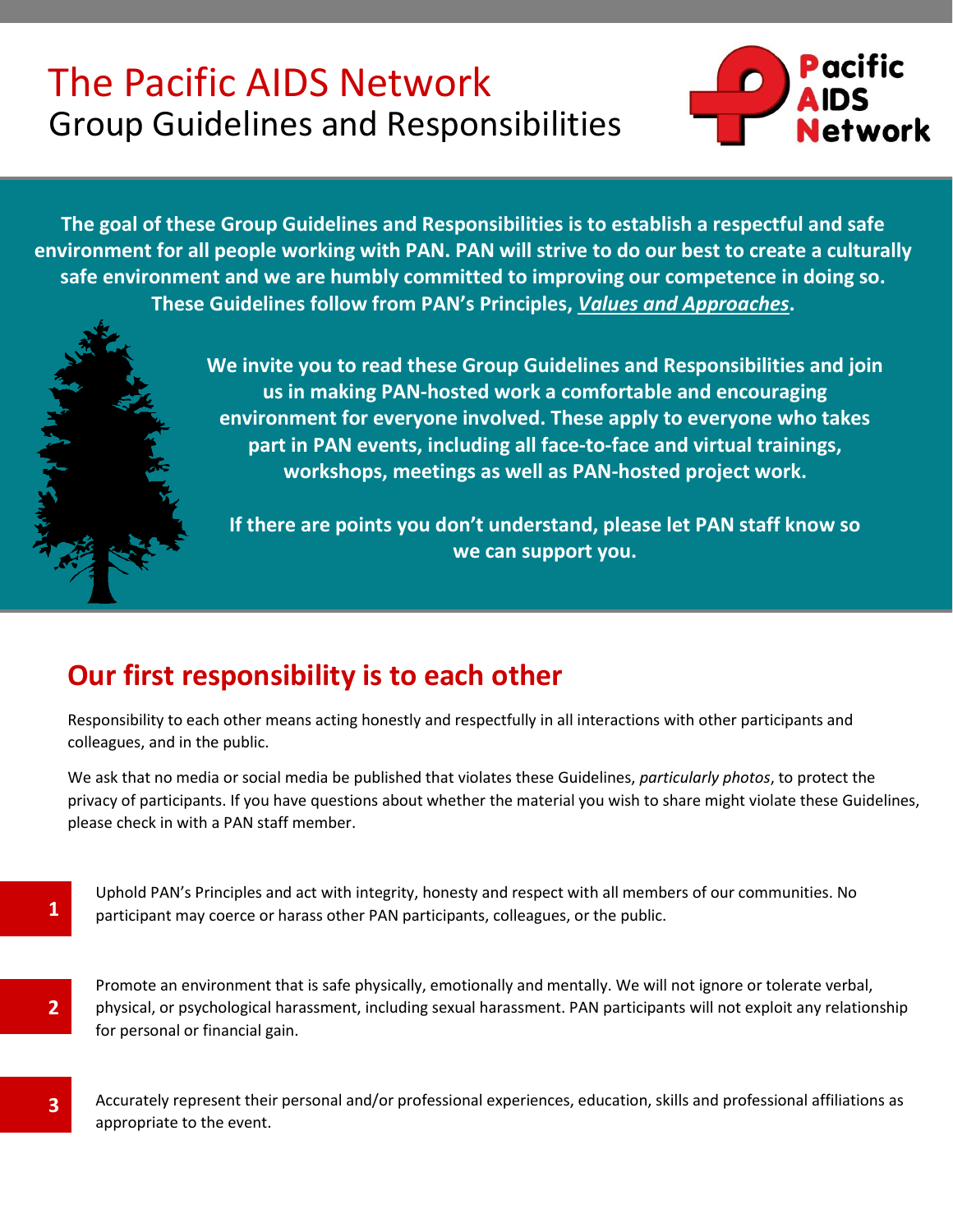Respect the confidentiality and privacy of participants and colleagues including:

- Avoid naming (or identifying someone through descriptive details) or sharing information about another PAN participant.
- Avoid naming (or identifying, as detailed above) or sharing information about clients, former clients, or clients' family members.
- Avoid naming, identifying, or sharing information about people at events and following events (except when specifically advised to do so by law).
- In some situations, the content of discussions may be confidential, and event coordinators will advise if the information discussed at events may *or may not* be shared after the event. If you are not sure if you are allowed to share information check with a PAN staff member before doing so.
- Don't post or share any identifying information or photos on social media that violates these Guidelines. This especially applies to photos to protect the privacy of participants and participant names. If you have questions about whether the content you wish to share might violate these Guidelines, please check in with a PAN staff member before sharing.
- PAN takes care to produce recordings and/or reports from meetings to make sure information is presented in context and that people's personal information or photos are only used with consent. As such, please do not take screen captures or photos during virtual events.

There may be disagreements. Participants come from diverse backgrounds and may not agree with one another on all issues. All discussions will be based on mutual respect and courtesy to listen without prejudice.

### **Our Second Responsibility is to the Pacific AIDS Network**

In order to ensure a healthy, collaborative and effective network for communication, education, mutual support, collective advocacy and action for HIV and hepatitis C related issues, PAN participants will be responsible for their behaviours, as outlined here.

Be present to honour the territorial acknowledgments and participate in reconciliation efforts with Indigenous peoples that are part of PAN programming.

**3**

**1**

**6**

Take care of ourselves at meetings (i.e. move around, take a break, leave the room if need be).

Act and speak in ways that aim to reduce the stigma and harms associated with HIV, hepatitis C, racism and colonialism, drug use, and related issues that affect health.

**5**